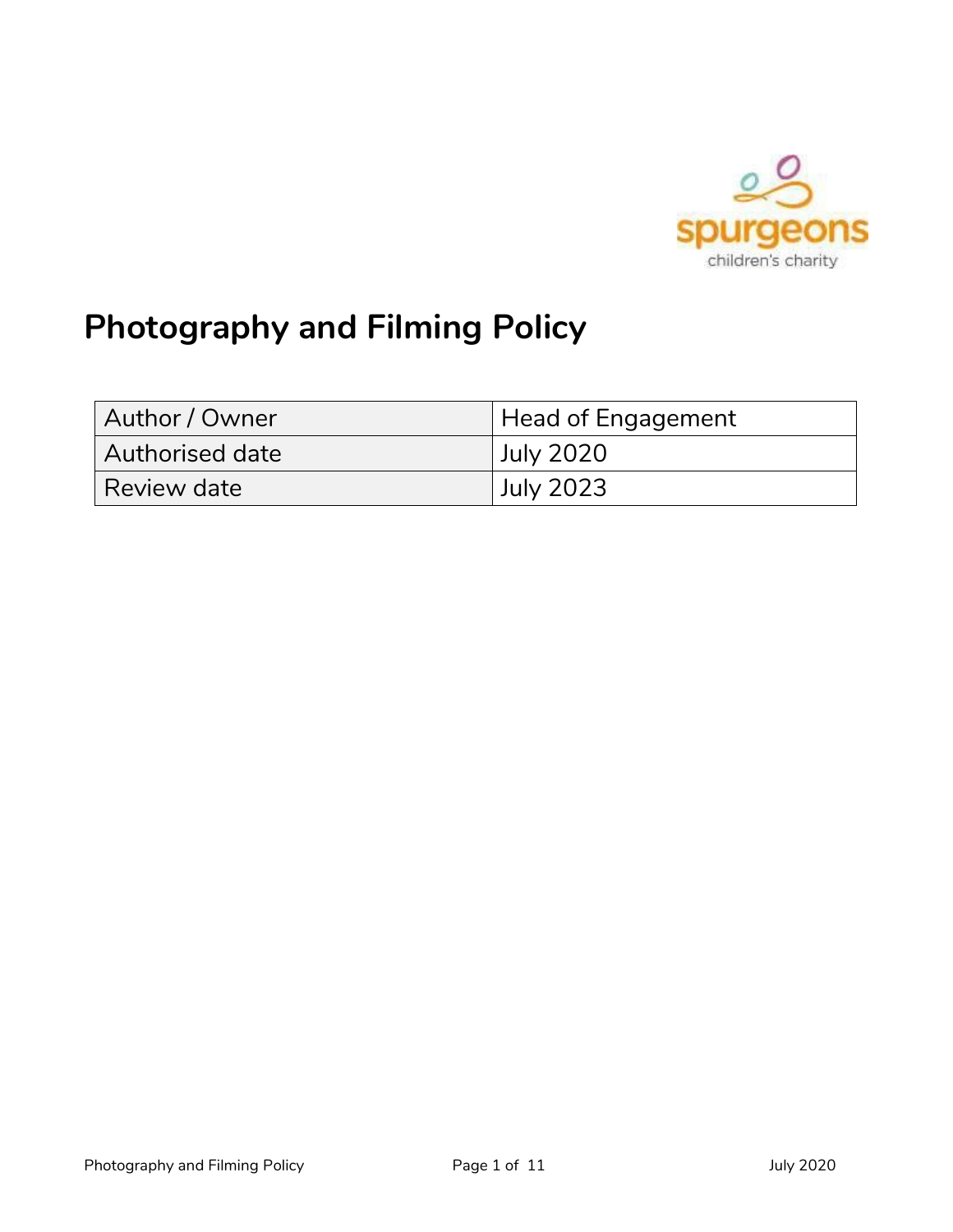*This document reflects the safeguarding needs of the children and young people that Spurgeons Children's Charity works with, in the context of photography and filming (video). It is aligned closely with other key safeguarding and organisational policies, procedures and standards.*

# **1.0 Purpose and Scope of this Policy**

*Spurgeons Children's Charity ("Spurgeons") works with children and families as part of its activities. These include Children's Centres and a range of other activities which are designed to support children at risk of harm and abuse elsewhere, Young Carers, BeLeave.*

*1.1 The purpose of this policy statement, which applies to all staff, volunteers and other adults associated with Spurgeons is to:*

*1.1.1 Protect children and young people who take part in Spurgeons services, events and activities, specifically where photographs and video may be captured*

*1.1.2 Set out the overarching principles that guide our approach to photographs and/or videos being taken of children and young people during our events and activities*

*1.1.3 Ensure that we operate in line with our values and within the law when creating, using and sharing visual images of children and young people.*

*1.2 When we showcase Spurgeons activities, through photographs and video, engagement with the general public and, more importantly, potential members and donors is increased. With a few simple guidelines our photography and filming (digital assets) of Spurgeons activities and events will ensure we protect others while creating content to promote ourselves and the work which we are called to do.*

# **2.0 Managing Personal Data**

*Photography and video is considered personal data when it features individuals that are identifiable. So, as with all personal data, we need to consider how it is managed.* 

### *2.1 Informing and gaining permission*

*2.1.1 It is always best to plan in advance before capturing photography and video. The most important element of this guidance is ensuring that individuals are well informed in advance of the capture and have opportunity to express their wishes. On occasion, individuals or parents will have good reason to request photos and/or video are not shared.*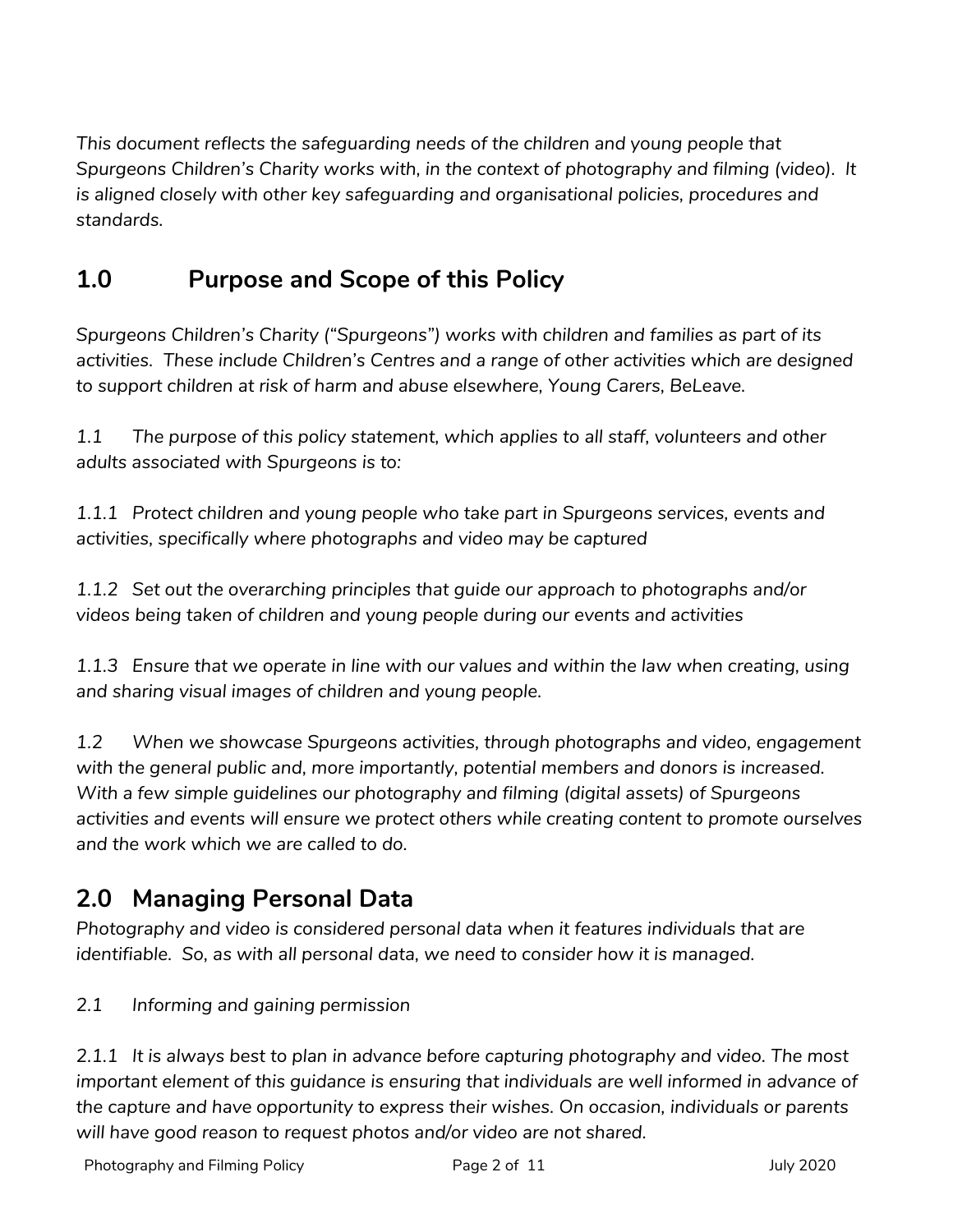*2.1.2 It is important to understand what content we have, and for what event, so we are able to satisfy such requests. We can inform people of our intentions, and request their consent at the same time as other data is collected, as part of an attendance form for an event or activity.*  For children and young people under 18 years of age, this will need to involve a parent or *guardian. Spurgeons' Photography and Filming Consent Form can be used for this purpose and this is included herein as Appendix A.* 

#### *2.2 Legitimate interest*

*On occasion it is not practical or even possible to have gained formal consent from every individual who may feature in photography, video or audio. An example situation could be a*  large-scale event where the volume of attendees is high, and the event is spread over a large *area. It is a reasonable expectation that photography, video and audio will be captured at an event like this and that the digital assets will have minimal impact on the individuals in question. In these situations, it is important to at least inform individuals of our intentions with regards to photography, video and audio at the point of entry or around the event area. This can be as visual signage or literature handed out around or even before the event. Informing people of our intention lets them know that we have a legitimate interest to create digital assets and provides the opportunity for people to express their wishes.* 

#### *2.3 Advertising, marketing or media coverage*

*2.3.1 When digital assets may be used for a very public purpose, such as specific marketing or an editorial, an overarching release form will ensure that consent is captured for digital assets of an individual and is the ideal solution for advertising, marketing and media coverage.* 

*2.3.2 A release form is not a legal requirement, as the copyright of an image belongs to the photographer and not the subject. Nevertheless, it is considered best practice and is a good way to prove consent for managing personal data. In most cases this will be provided by the professional capturing the digital assets, otherwise Spurgeons' Photography and Filming Consent Form can be used for this purpose and this is included herein as Appendix A.* 

#### *2.4 Media coverage*

*2.4.1 A picture is worth a thousand words. A newspaper photographer attending a Spurgeons event will usually request that the imagery they capture is accompanied by the names of the individuals in the photographs. It is important that consent is obtained by them using a release form in advance in order to avoid any confusion or disappointment. It is only necessary to give first name/s and age/s to external media companies; that is justifiable and*  appropriate. However, we must never provide the full address of the young person.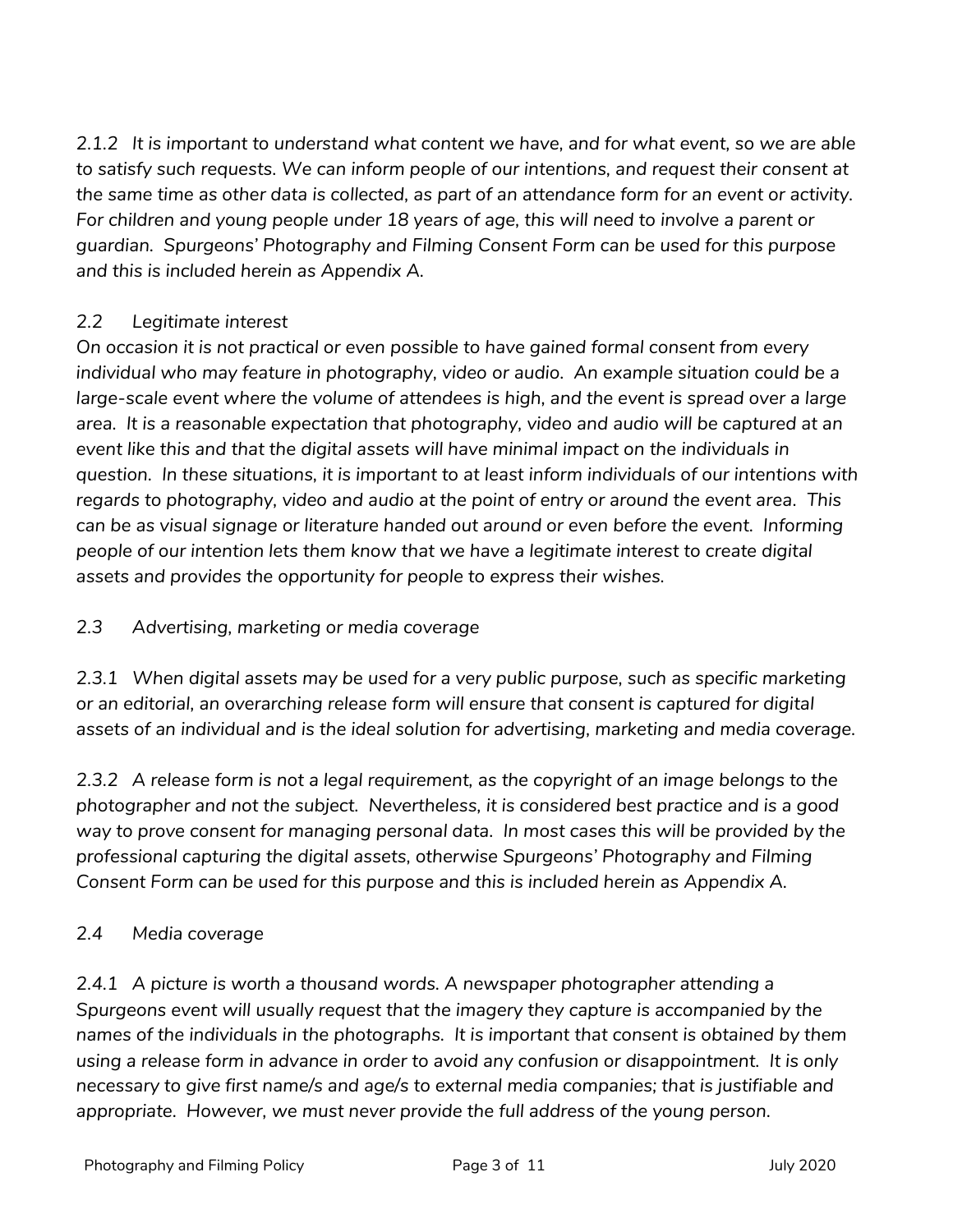*2.4.2 For group photos, ask the media company to use a collective term to describe who or what is portrayed in the photo. Photographs taken by press photographers that invade personal privacy are subject to the normal Independent Press Standards Organisation Code of Practice [\(https://www.ipso.co.uk/editors-code-of-practice/\)](https://www.ipso.co.uk/editors-code-of-practice/).*

*2.5 Seeking young people's permission*

*When creating content our photographer or videographer should ask for the young person's permission to use their image. This ensures that they are aware of the way the image will be*  used. This does not need to be a formal permission form, an informal verbal agreement that *explains what the photo will be of and how it will be used is sufficient and is in addition to consent already given.* 

*2.6 How to manage situations when consent isn't given*

*Young people should never be consciously made to feel excluded, therefore some practical examples of managing this include:*

*2.6.1 Confirm with parents and/or carers that the young person who cannot have photographs taken of them is either aware of this or not,* 

*2.6.2 Do not take photographs of an entire group and exclude one person, take photographs in smaller groups so that less attention is drawn to the young person who cannot be in photographs, and*

*2.6.3 Consider splitting the activity group up into two so that the photographer can photograph the group where everyone has given consent across all activities.*

### *2.7 Administering consent*

*If we have a set of members at a large event who have requested that their personal data is not shared through photo or video content then we need to look for a suitable way to remove them from the content we create. For example, we could add a note to an event lanyard, pass or name badge to identify them to content creators.*

# **3.0 Managing Personal Data Summary**

*The Data Protection Act 2018 (GDPR) impacts our use of photography and filming. Not only must consent be asked for, and given, before any photography or filming involving the children or families we work with takes place, but also adherence to storage issues, both in terms of security and longevity of storage is a legal requirement.*

# **4.0 Legal Framework**

Photography and Filming Policy **Page 4 of 11** Page 4 of 11 July 2020 *The balance of this policy has been drawn up on the basis of legislation, policy and guidance*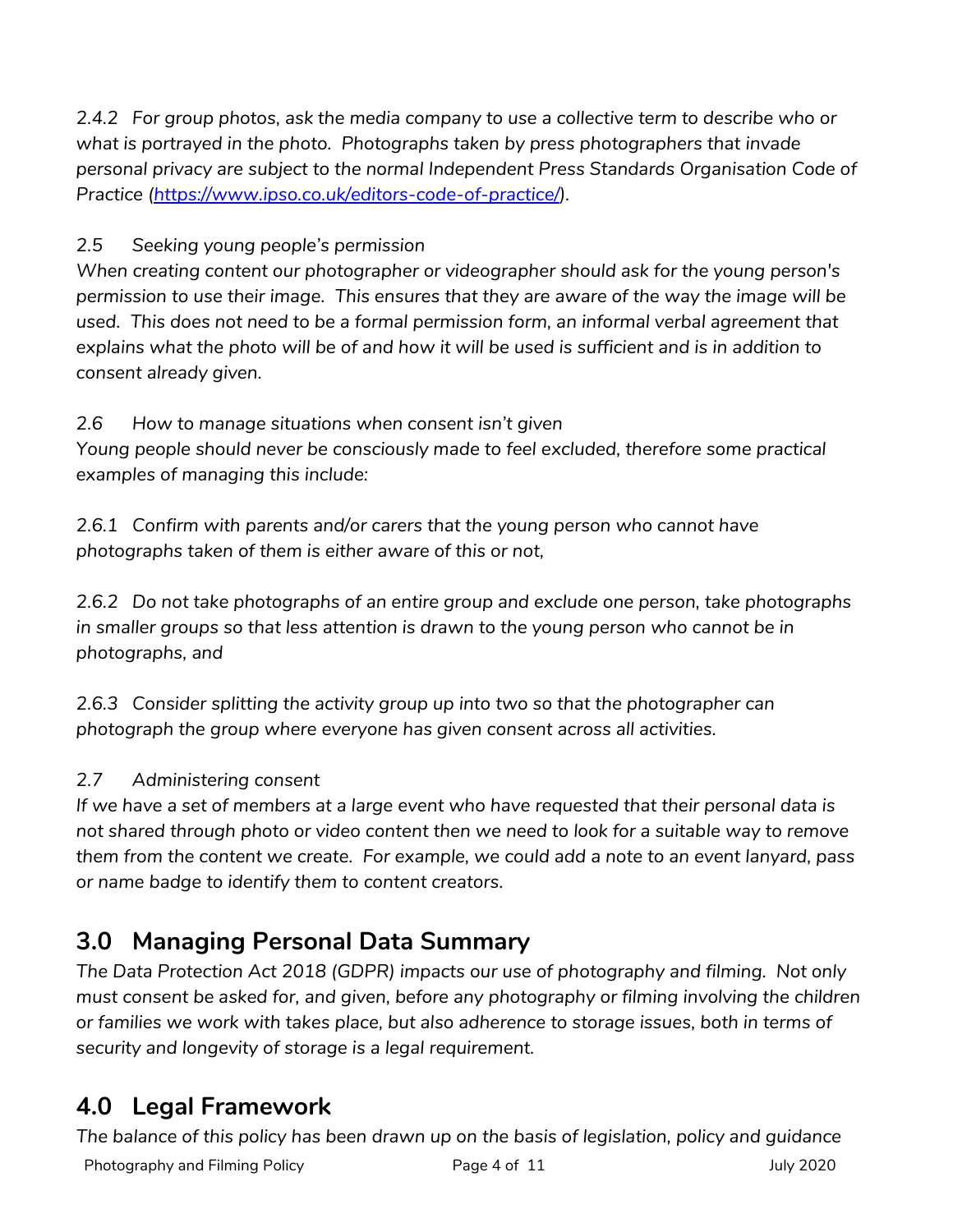*that seek to protect children across the UK. Summaries of key legislation and guidance are available on:*

*4.1.1 Online abuse - <https://learning.nspcc.org.uk/child-abuse-and-neglect/online-abuse>*

*4.1.2 Child protection - <https://learning.nspcc.org.uk/child-protection-system>*

### **5.0 We Believe That:**

*5.1 Children and young people should never experience abuse of any kind, and*

*5.2 We have a responsibility to promote the welfare of all children and young people and to take, share and use images of children safely*

### **6.0 We Recognise That:**

*6.1 Sharing photographs and films of our activities can help us celebrate the successes and achievements of our children and young people, provide a record of our activities and raise awareness of our organisation*

*6.2 The welfare of the children and young people taking part in our activities is paramount*

*6.3 Children, their parents and carers have a right to decide whether their images are taken and how these may be used, regardless of age, disability, gender reassignment, race, religion or belief, sex or sexual orientation*

*6.4 Consent to take images of children is only meaningful when children, their parents and carers understand how the images will be used and stored, and are fully aware of the potential risks associated with the use and distribution of these images*

*6.5 There are potential risks associated with sharing images of children online. More information about this is available from:* 

*[https://learning.nspcc.org.uk/research-resources/briefings/photography-sharing-images](https://learning.nspcc.org.uk/research-resources/briefings/photography-sharing-images-guidance)[guidance](https://learning.nspcc.org.uk/research-resources/briefings/photography-sharing-images-guidance)*

*There have been concerns about the risks to children and young people when their images are used online (including social networking sites, e.g. YouTube) and in publications. By following a few simple guidelines (suggested by the NSPCC) we can reduce the potential for concern:*

Photography and Filming Policy **Page 5 of 11** Page 5 of 11 July 2020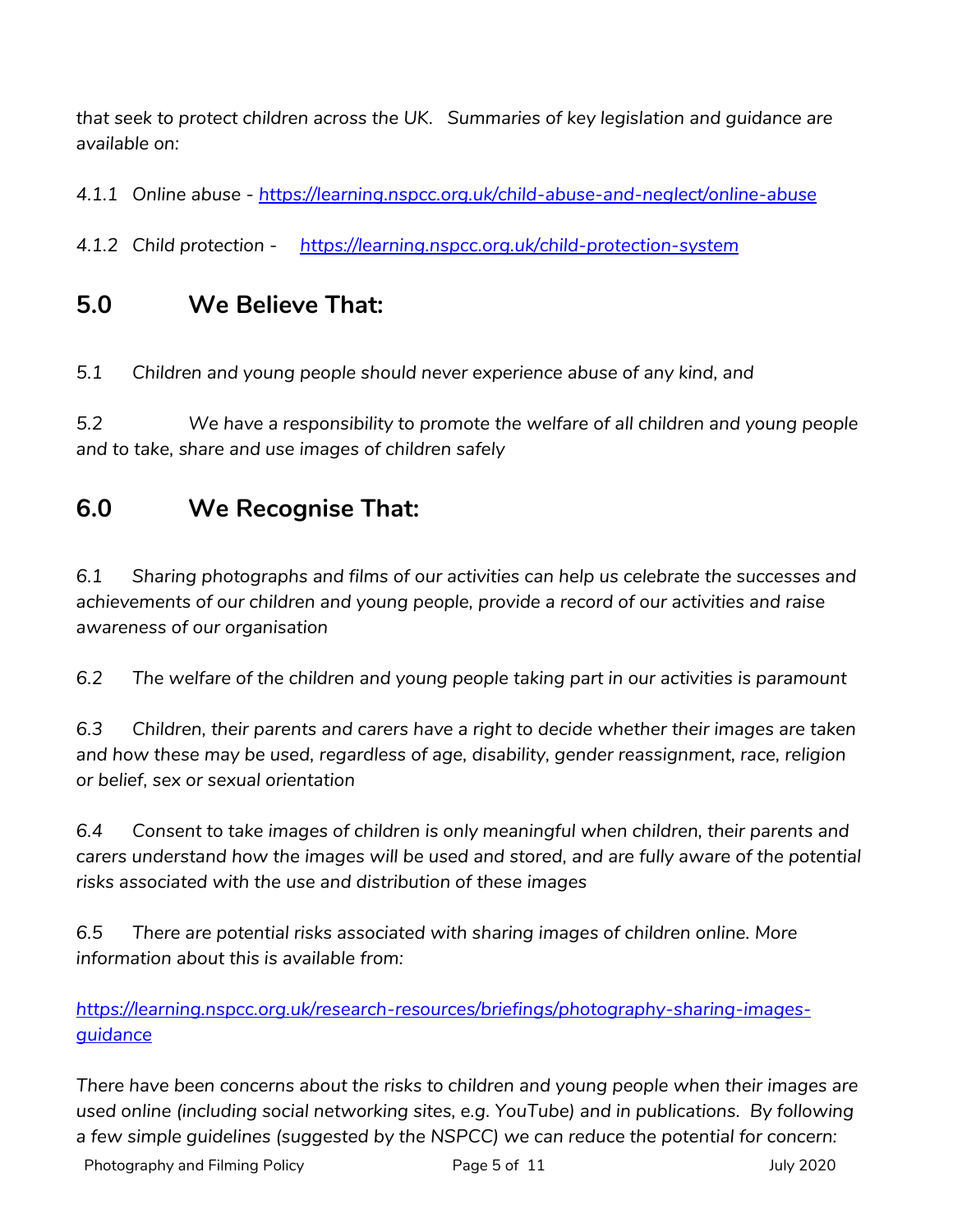# **7.0 Keeping Children and Young People Safe**

*We seek to keep children and young people safe by:*

*7.1 Always asking for written consent from a child and their parent/s or carer/s before taking and using a child's image. Spurgeons projects are required to review and renew consent on an annual basis,*

*7.2 Always explaining what images will be used for, how they will be stored and what potential risks are associated with sharing images of children,*

*7.3 Making it clear that if a child or their family withdraw consent for an image to be shared, it may not be possible to delete images that have already been shared or published. Parents retain the right to withdraw consent at any stage, but they need to do so in writing,*

*7.4 Changing the names of children whose images are being used in our published material whenever possible (and only using first names if we do need to identify them),*

*7.5 Never publishing personal information about individual children and disguising any identifying information (for example the name of their school or a school uniform with a logo),*

*7.6 Making sure children, their parents and carers understand how images of children will be securely stored and for how long (including how we will control access to the images and their associated information),*

*7.7 Reducing the risk of images being copied and used inappropriately by:*

*7.7.1 Only using images of children in appropriate clothing (including safety wear if necessary),*

*7.7.2 Avoiding full face and body shots of children taking part in activities such as swimming where there may be a heightened risk of images being misused, and*

*7.7.3 Using images that positively reflect young people's involvement in the activity.*

*We have developed and will maintain safeguarding policies in line with UK statutory guidance (https://www.gov.uk/government/publications/working-together-to-safeguard-children--2) for reporting the abuse or misuse of images of children as part of our child protection procedures.*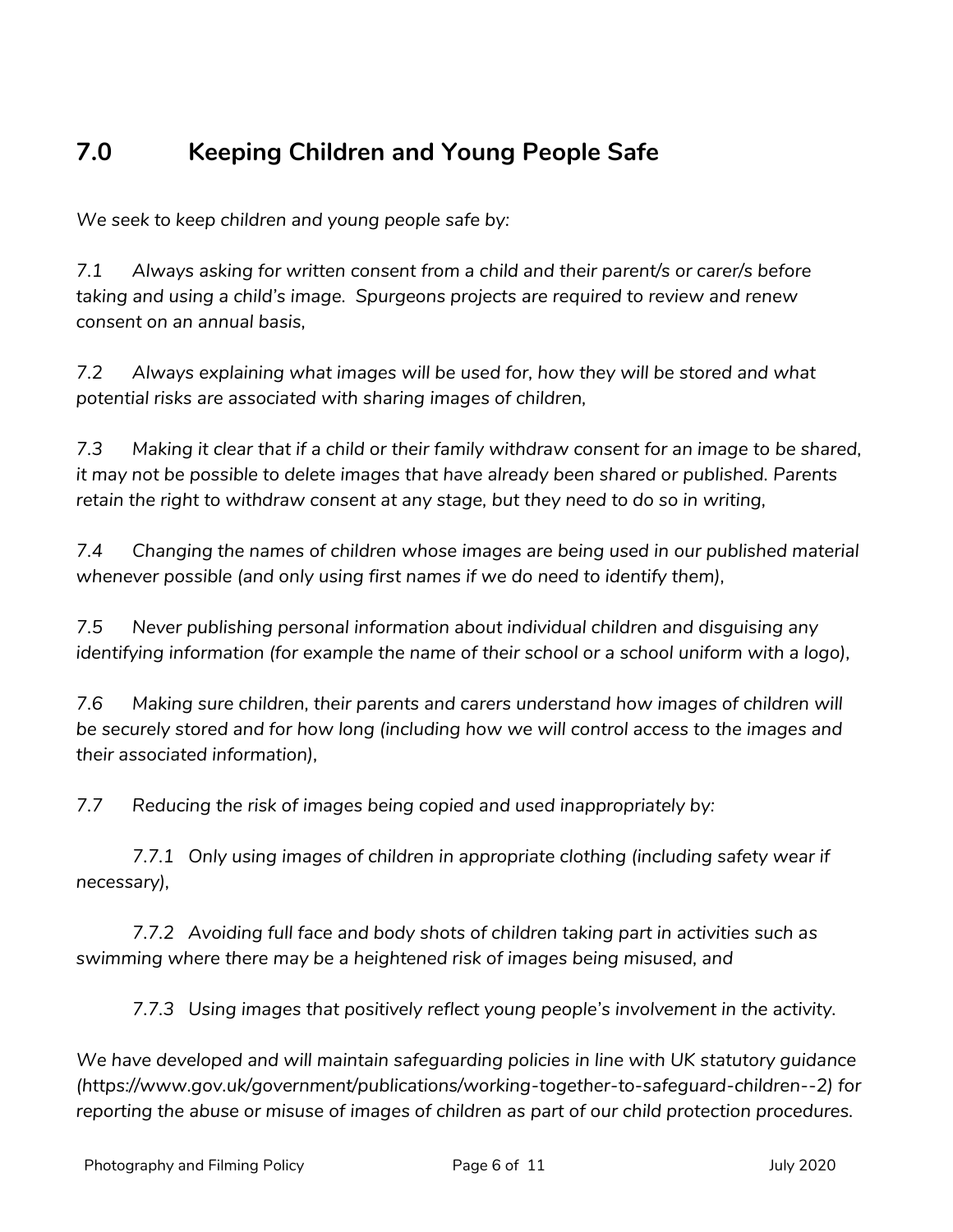*We will ensure everyone involved in our organisation knows the procedures to follow to keep children safe.*

### **8.0 Photography or Filming for Personal Use**

*When children themselves, parents, carers or spectators are permitted to take photographs or video at Spurgeons events, and the images are for personal use, we will publish guidance about image sharing in the event programmes and/or announce details of our photography policy before the start of the event.* 

*This includes:*

*8.1 Reminding parents, carers and children that they need to give consent for Spurgeons to take and use their images and the Photography and Filming Consent Form included herein as Appendix A (which includes a link to Spurgeons' Privacy Policy) will be used for this purpose, 8.2 Asking for photos taken during the event not to be shared on social media and asking people to gain permission from children, their parents and/or carers before sharing photographs and videos that include them,*

*8.3 Recommending that people check the privacy settings of their social media account/s to understand who else will be able to view any images they share,*

*8.4 Making children and young people aware that taking and distributing inappropriate photographs may be a criminal offence,*

*8.5 Maintaining a policy on the use of mobile/camera phones and/or digital cameras by children and young people. Where such equipment is allowed it is important that policies and/or codes of conduct for safe usage, and advice on inappropriate usage and possible consequences of misuse are followed.*

*8.6 Reminding children, parents and carers who they can talk to if they have any concerns about images being shared.*

### **9.0 Webcams**

*The regulations for using webcams are similar to those for CCTV which come under the Data Protection Act (2018) which states that use of webcams must be well signposted and people must know that webcams are there before they enter the area, in order to provide their consent to being viewed in this way.*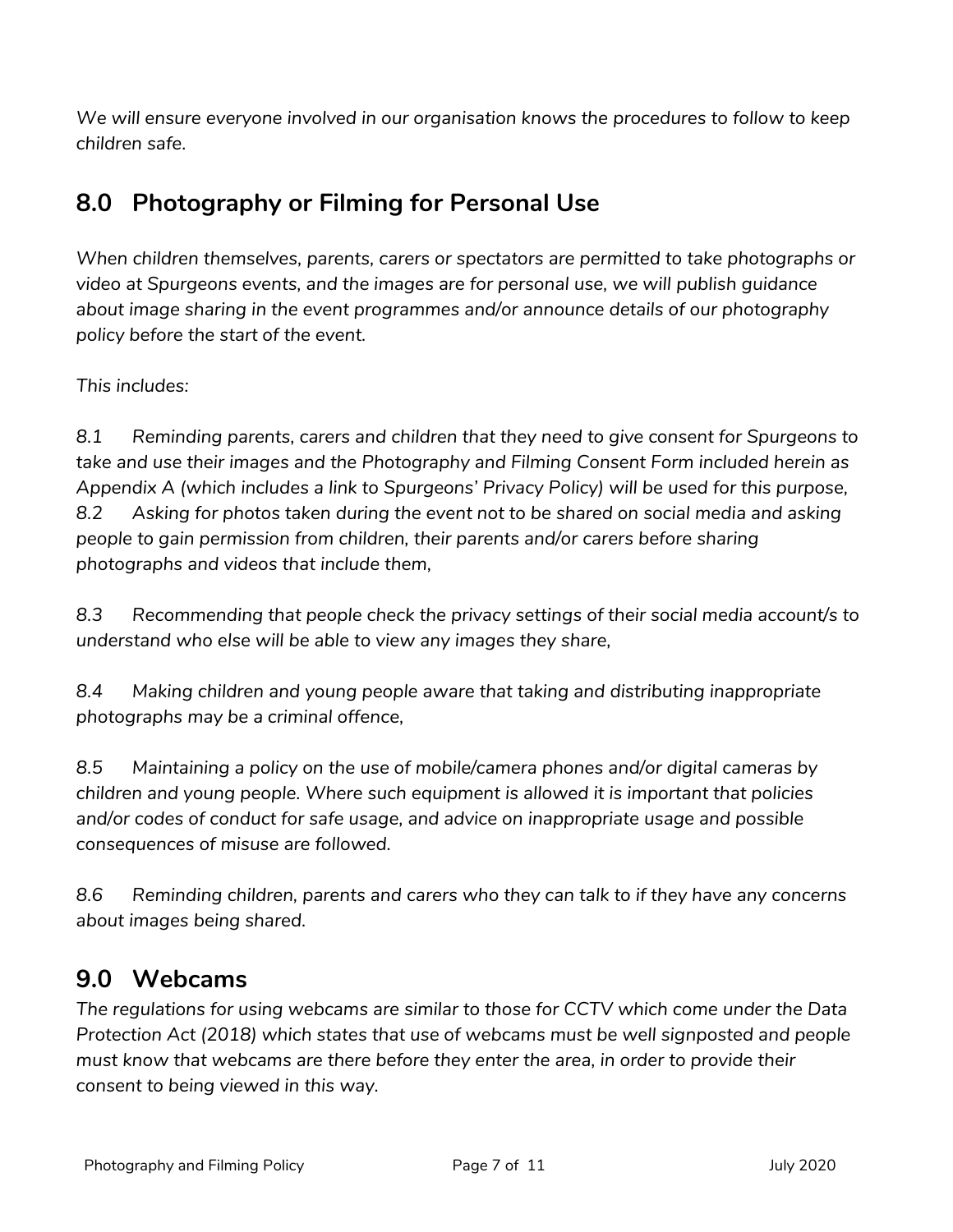# **10.0 Photography and Filming for Spurgeon's Use**

*10.1 We recognise that our group leaders may use photography and filming as an aid in activities such as music or drama. However, this should only be done with Spurgeon's permission and only by using equipment provided by Spurgeons (e.g. Spurgeons-issued mobile 'phones, tablets, etc.).*

*10.2 When commissioning photography for projects, service settings or for Spurgeons publications, the Spurgeons contract will make it clear that Spurgeons will own the copyright for all such items taken on its behalf.*

*10.3 Before using photographs supplied by a third party, we will check to see if a third party owns the Copyright of the photographs and obtain their written permission to use them. 10.4 Projects, service settings and Spurgeons will periodically invite an official photographer to take photographs/video of individual children and/or groups. It is essential when considering such an activity that Spurgeons projects and service settings undertake their own risk*  assessment in terms of the validity of the photographer or agency involved, and establish what *checks and vetting has been undertaken (e.g. DBS). If DBS checks are deemed appropriate, Spurgeons HR team will be informed and sufficient time for the relevant checks will be made.*

*10.5 Parents and carers of children and young people must also be made aware that photography and filming is part of the programme and provide their written consent using the Photography and Filming Consent Form included herein as Appendix A (which includes a link to Spurgeons' Privacy Policy)*

*10.6 If Spurgeons hires a photographer for one of its events, we will seek to keep children and young people safe by:*

*10.6.1Providing the photographer with a clear brief about appropriate content and behaviour*

*10.6.2 Ensuring the photographer wears identification at all times*

*10.6.3Informing children, their parents and carers that a photographer will be at the event and ensuring they give written consent to images which feature their child/ren being taken and shared using the Photography and Filming Consent Form included herein as Appendix A (which includes a link to Spurgeons' Privacy Policy)*

*10.6.4Not allowing the photographer to have unsupervised access to children*

*10.6.5Not allowing the photographer to carry out sessions outside the event or at a child's*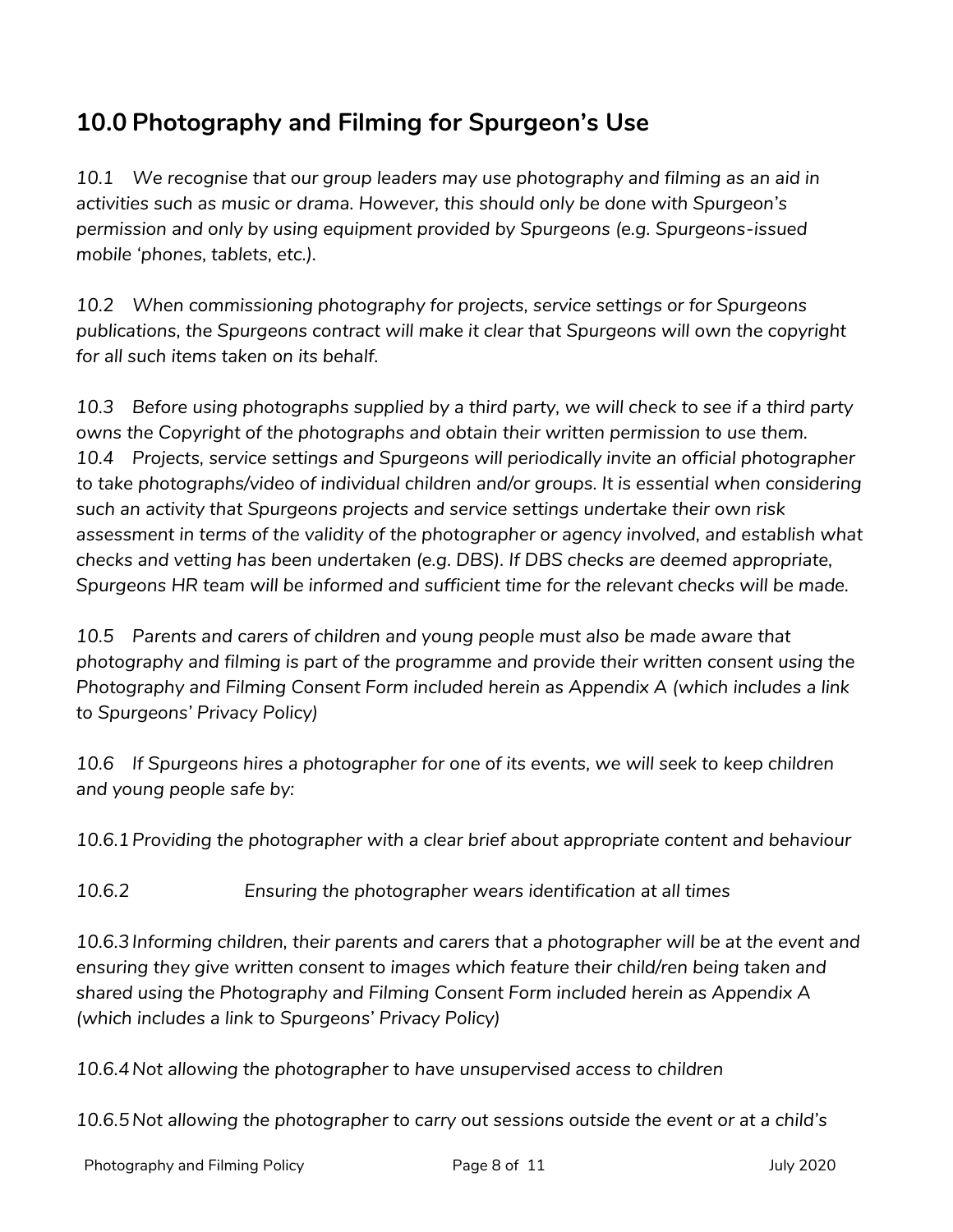*home*

*10.6.6 Reporting concerns regarding inappropriate or intrusive photography in line with Spurgeons safeguarding policy*

# **11.0 Photography and Filming for Wider Use**

*If people such as local journalists, professional photographers (not hired by Spurgeons) or students wish to record one of our events and share the images professionally or in the wider world, they must seek written permission in advance. Such written consent must be provided before any child can feature in any photograph or video/film.*

*For such permission to be given, the following must be provided:*

*11.1 The name and address of the person using the camera*

*11.2 The name/s of child/ren they wish to take images of (if possible)*

*11.3 The reason for taking the images and/or what the images will be used for*

*11.4 A signed declaration that the information provided is valid and that the images will only be used for the reasons given*

*11.5 Spurgeons will verify these details and decide whether to grant permission for photographs/films to be taken. We will seek consent from the children who are the intended subjects of the images, and/or their parents, and inform the photographer of anyone whose consent is withheld.*

*11.6 Given our responsibility to parents and children, it is sensible to politely check that broadcasters and press photographers deployed are fully briefed on Spurgeons policy.*

*11.7 At the event we will inform children, parents and carers that an external photographer*  is present and ensure they are easily identifiable, for example by issuing them with a coloured *identification badge.*

*11.8 If Spurgeons is concerned that persons unknown are using these sessions for photography or filming purposes, we will politely ask them to leave and, depending on the nature of the concerns, follow and implement appropriate child protection procedures.*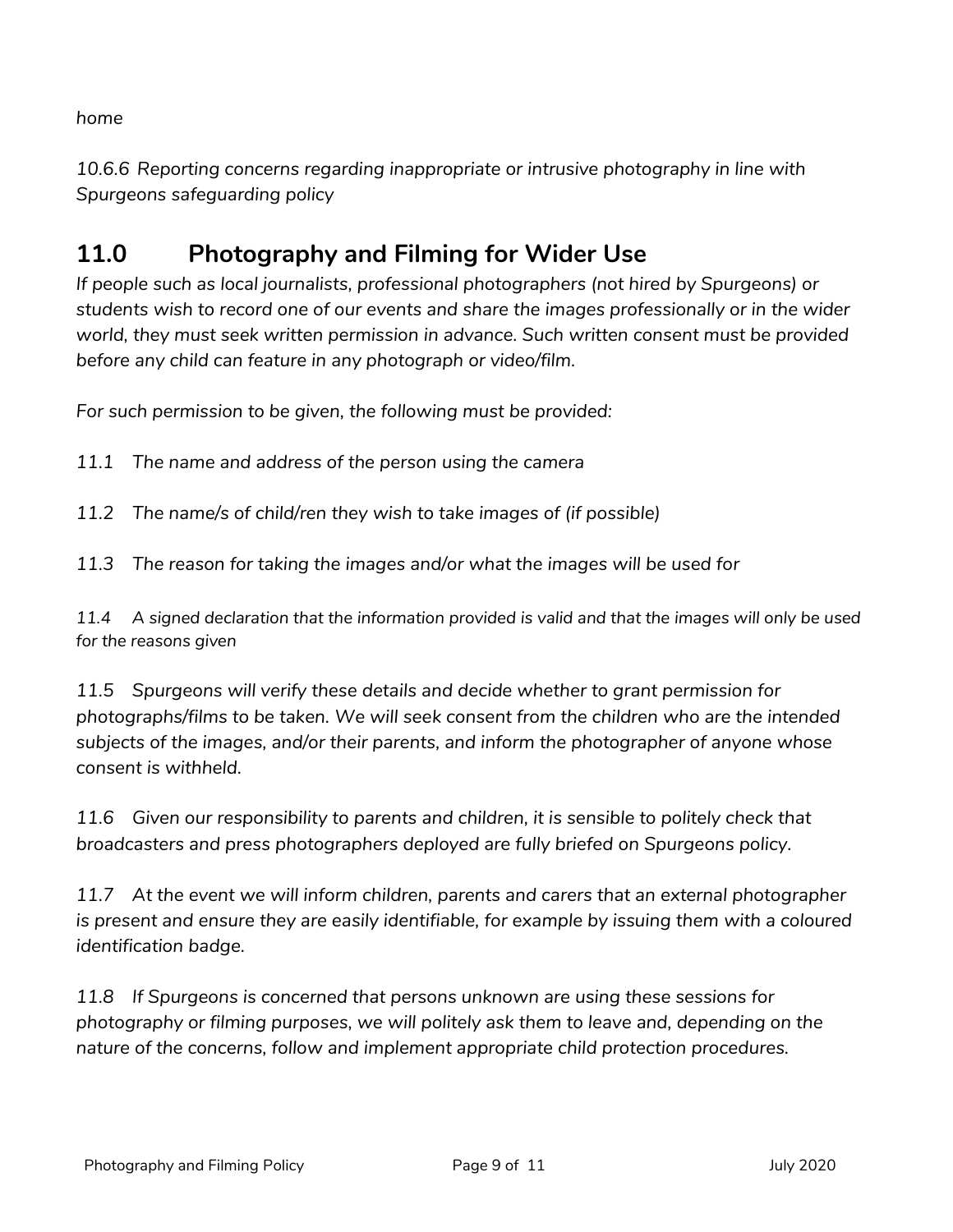# **12.0 Storing Images**

*12.1 We will store photographs and videos of children securely, in accordance with our safeguarding policy and relevant data protection legislation which challenges organisations NOT to retain photographs or videos any longer than absolutely necessary. Although flexibility exists to purge such content sooner, no photograph or video will be retained by Spurgeons beyond 12 months.*

*12.1.1Spurgeons will not retain copies of photographs or videos of children, or other Data Subjects, taken without a Consent Form.*

*12.1.2Although it is preferable not to store hard-copy images, if we have received same with a Consent Form but no 'electronic' version, we will file these in a locked drawer within the Engagement office.*

*12.1.3'Electronic' images and videos taken by Spurgeons, will be uploaded to a passwordprotected folder on a secure drive.*

*12.1.4All Consent Forms received, for hard-copy images and 'electronic' images or videos, will be scanned and uploaded to a password-protected folder on a secure drive.* 

*12.1.5On a monthly basis, the secure folder containing Consent Forms will be audited by Spurgeons' Photography & Filming Coordinator. Any Consent Forms filed more than 12 months ago and all associated photographs, 'electronic' images and/or videos will be securely destroyed at that time.*

*12.2 We will never store images of children on unencrypted portable equipment such as laptops, memory sticks or mobile phones.*

*12.3 Spurgeons does not permit staff and volunteers to use their personal equipment to take photos and recordings of children. Only cameras or other devices belonging to Spurgeons will be used.*

*12.4 Organisations that store and use photographs to identify children and adults for official purposes, such as identity cards, should ensure they are complying with the legal requirements for handling personal information. Further guidance can be found on the Information Commissioner's Office website at [https://ico.org.uk.](https://ico.org.uk/)* 

### **13.0 Related Policies and Procedures**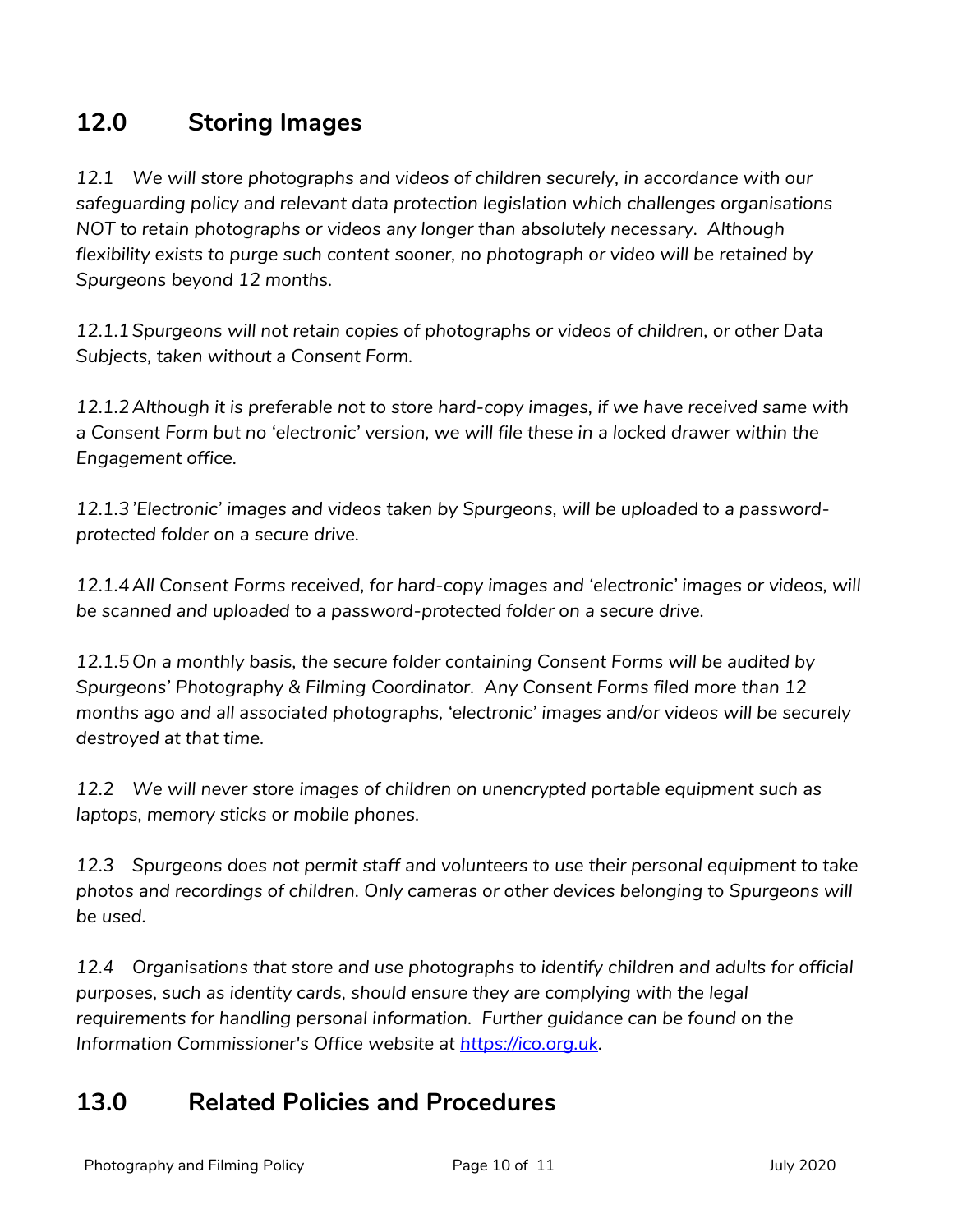*Children's Charity ("Spurgeons") works with children and families in Children's Centres, HMP Prison Visitors' Centres and through a range of other activities which are designed to support children at risk of harm and abuse elsewhere, e.g. Young Carers, BeLeave.*

*13.1 This policy statement should be read alongside Spurgeons organisational policies and other relevant legal safeguards and guidance, including:*

- *• Spurgeons Safeguarding Policy 2019*
- *• Spurgeons Child Protection Procedures 2018*
- *• Spurgeons Workforce Code of Conduct (for staff and volunteers)*

*• Child Exploitation and Online Protection (CEOP) Command Policy and Procedures for responding to concerns about online abuse.* 

*13.2 All Spurgeons Heads of Department are responsible for ensuring that:*

*13.2.1The direction of safeguarding and child protection management in their respective departments and that the policy and procedure is understood by the workforce,*

*13.2.2The implementation of the policy and procedures within their areas of responsibility,*

*13.2.3Through sampling of safeguarding undertaken in their respective departments, work is compliant, corrective action is being taken (if necessary), and learning / good practice is being shared, and* 

*13.2.4All relevant statutory regulations and codes of practice are being adhered to.*

### **14.0 Contact Details**

#### *Photography and Filming Coordinator*

*Name: Samantha Williams Phone/email:07814 298234 / swilliams@spurgeons.org*

#### *Senior Lead for Safeguarding and Child Protection*

Photography and Filming Policy **Page 11 of 11** Page 11 of 11 July 2020 *Name: Lorraine White Phone/email:07814 140425 / lwhite@spurgeons.org*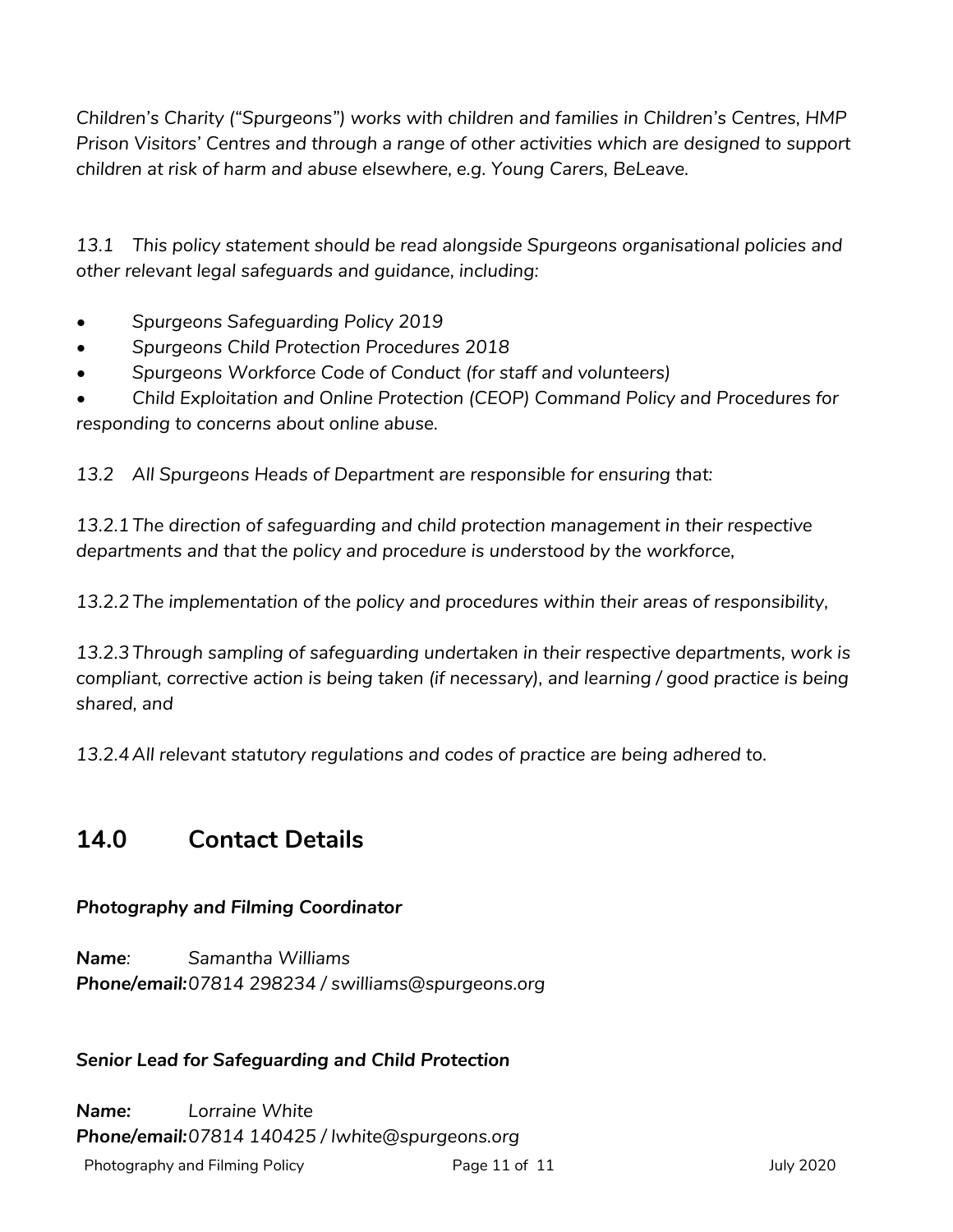#### **APPENDIX A: Photography and Filming Consent Form**

This form is a record of consent for any photographic or video content depicting you and/or your children for the purposes of Spurgeons Children's Charity ("Spurgeons"), its services, work and values to help us encourage wider awareness and understanding.

| My full name - |                                                       |
|----------------|-------------------------------------------------------|
| My address -   |                                                       |
| Date -         |                                                       |
|                | If you are the responsible parent, guardian or carer; |

Child's full name -

I understand that the photos/video (delete if/as applicable) will be retained and managed in accordance with Spurgeons' Data Retention Policy: www.spurgeons.org/annual-reports-and-policies

I understand that I can ask for any photos/videos I appear in to be removed from Spurgeons' Data Repository at any time by contacting Spurgeons' Data Protection Officer via email:

info@spurgeons.org. Although these will be removed upon request, I understand it will not be possible to remove photos which have already been published, for example in printed magazines.

I recognise that I will not be paid for allowing the photos or videos to be taken or used. I am giving permission freely. I have no interest in the copyright, nor any moral rights, in the same.

I understand that should I have any questions I can contact Spurgeons' Data Protection Officer via email: info@spurgeons.org

Please confirm the media channels for which you are giving your consent for us to publish any photos/videos that you appear in, by ticking the appropriate box/es below:

- □ Local/national newspapers,
- D Local/national television
- □ Spurgeons' websites
- □ Spurgeons' newsletters
- □ Spurgeons' social media channels [Facebook], [Twitter], [Instagram], [LinkedIn], [YouTube].
- □ Spurgeons' advertising and/or promotional material

| ıan<br>۱F |
|-----------|
|-----------|

What was the date, event or purpose of your photography/video?

Name of your Spurgeons' contact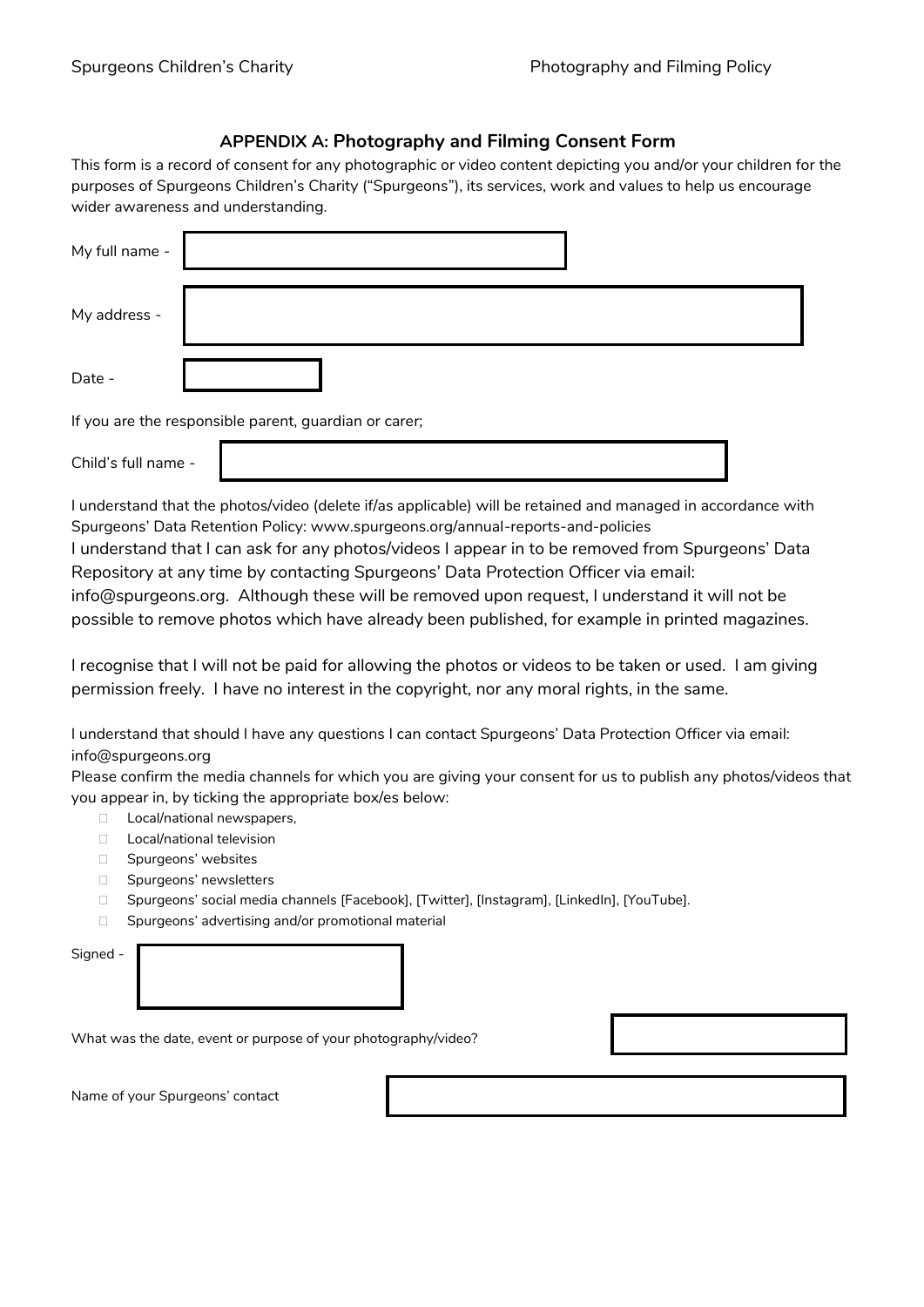# **APPENDIX B: Photography and Filming Consent Checklist**

| Policy | <b>Policy Requirement</b>                                                  | Resp. | Consent | <b>Date</b> |
|--------|----------------------------------------------------------------------------|-------|---------|-------------|
| Ref.   |                                                                            |       | Given   |             |
| 2.1.1  | Data Subject/s informed in advance                                         |       |         |             |
| 2.1.2  | Parent/Guardian Consent (if applicable)                                    |       |         |             |
| 2.2    | Non-Subject/s informed (if applicable)                                     |       |         |             |
| 2.3.2  | <b>Release/Consent Form signed</b>                                         |       |         |             |
| 2.5    | Young person/s permission received                                         |       |         |             |
| 3.0    | Secure storage of Personal Data planned and organised                      |       |         |             |
| 7.2    | Families aware of potential risks in sharing images                        |       |         |             |
| 7.2    | Data Subject/s aware of how content will be stored                         |       |         |             |
| 7.3    | Data Subjects/Families aware consent can be withdrawn                      |       |         |             |
| 7.4    | Data Subject/s name/s changed, or first names only used                    |       |         |             |
| 7.5    | Data Subject's personal data/anonymity guaranteed                          |       |         |             |
| 7.6    | Data Subjects/Families aware how long content stored                       |       |         |             |
| 7.7    | Steps taken to reduce risk of inappropriate use                            |       |         |             |
| 8.0    | Guidance on image sharing published/advised                                |       |         |             |
| 10.1   | Permission needed for filming, equipment provision                         |       |         |             |
| 10.2   | Spurgeons ownership of copyright (if applicable)                           |       |         |             |
| 10.3   | Permission to use third-party content (if applicable)                      |       |         |             |
| 10.4   | Risk assessment, including if DBS needed (if applicable)                   |       |         |             |
| 10.5   | Parent/Guardian written consent (if applicable)                            |       |         |             |
| 10.6   | Photo/videographer aware of Safeguarding concerns                          |       |         |             |
| 10.6.3 | Parents/Guardians aware of photo/videographer                              |       |         |             |
| 12.1   | Safe/secure storage for photos/electronic images                           |       |         |             |
| 12.3   | Use of personal equipment forbidden                                        |       |         |             |
| 13.1   | Spurgeons colleagues involved trained in Safeguarding                      |       |         |             |
|        | <b>Colour Coding Note:</b>                                                 |       |         |             |
|        | <b>Denotes MANDATORY adherence</b><br><b>Denotes CONDITIONAL adherence</b> |       |         |             |